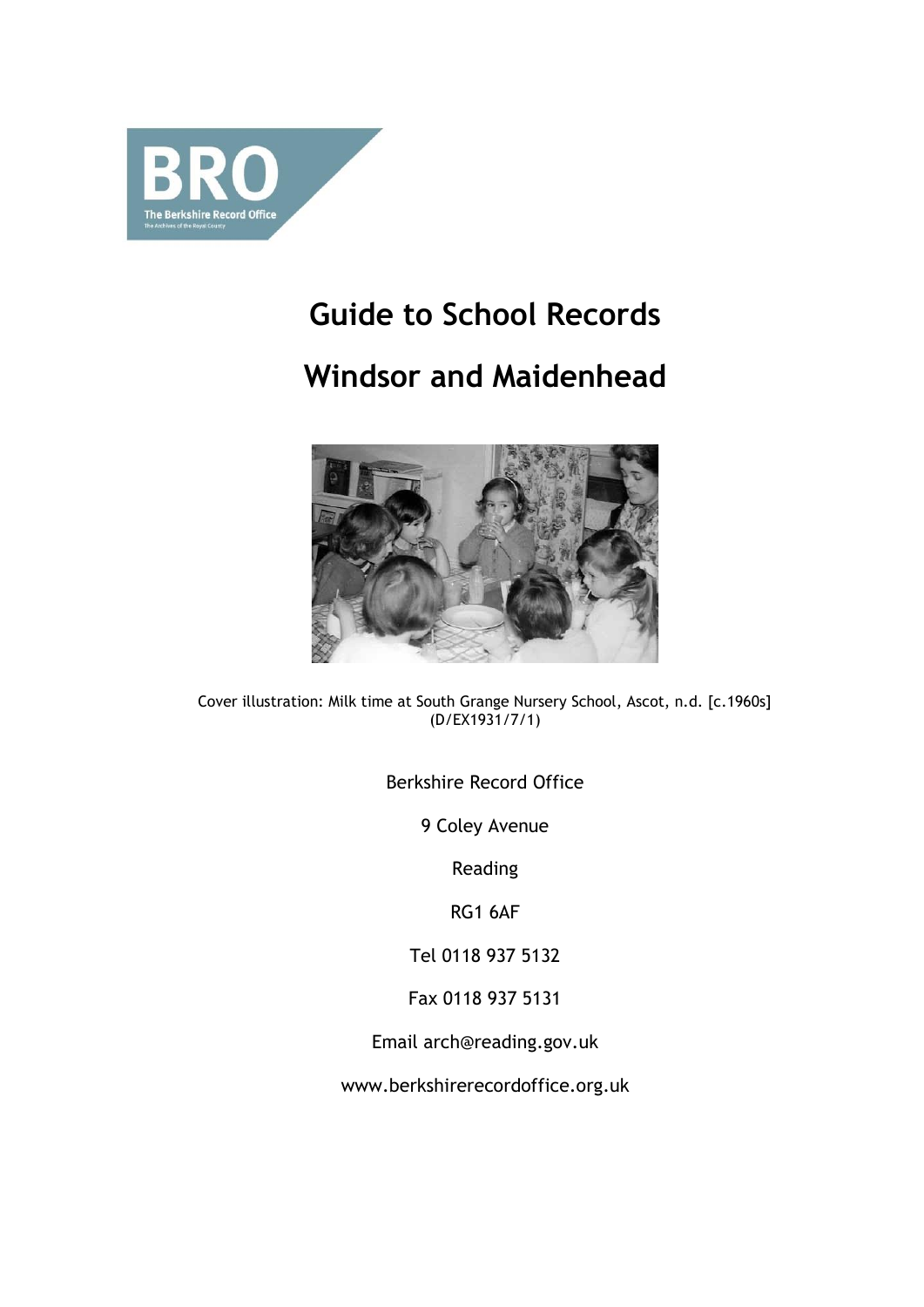# **Using this Guide**

This is a guide to sources at Berkshire Record Office for schools in the Royal Borough of Windsor and Maidenhead area. It is arranged in alphabetical order of civil parish, and then by the different kinds of record available.

The references after each entry should be quoted if you would like to see that item. For more information, please look up the reference in the appropriate catalogue.

Please note that BRO does not hold individual pupil records or exam results.

If you would like to visit the office to carry out research, please make an appointment. Please see our **Planning Your Visit** leaflet for more information*.*

#### **Note on Closure**

Access to documents containing personal information is usually restricted to a minimum of 50 years after the last entry in a document. If you wish to see a restricted item please ask a member of staff.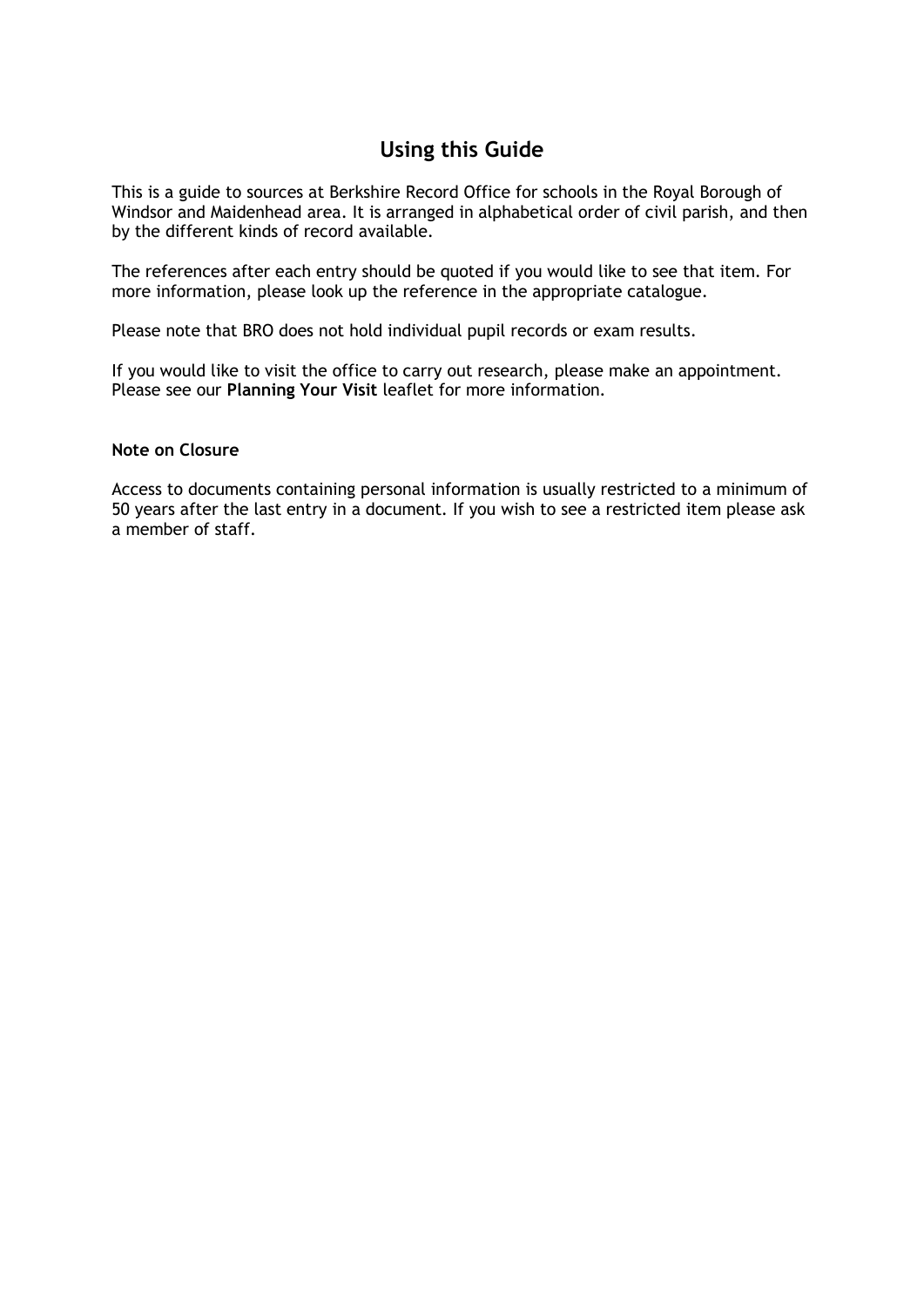| <b>Ascot</b>                                                        |                           |             |                                                         |
|---------------------------------------------------------------------|---------------------------|-------------|---------------------------------------------------------|
| Ascot                                                               | Other records             | 1879-1905   | SCH/5/4/1-2                                             |
| <b>Ascot Heath Schools</b>                                          | Plans                     | 1853-1858   | D/EX268/3                                               |
| (See also Ascot Heath                                               | Log Book                  | 1967-1993   | 90/SCH/13/1; 90/SCH/5/1                                 |
| Infant, Boys and Girls)                                             | Minutes                   | 1852-1982   | 88/ED/3; C/EM71; 133; 206;<br>D/P185/28/30              |
|                                                                     | Photograph                | c.1910      | C/EC1/62                                                |
|                                                                     | Other records             | 1866-1985   | D/P185/28/21-35                                         |
| <b>Ascot Heath Infant</b>                                           | Log Book                  | 1896-1936   | $C/EL108/1-3$                                           |
| Ascot Heath Boys                                                    | Log Book                  | 1863-1957   | $C/EL110-1-6$                                           |
| <b>Ascot Heath Girls</b>                                            | Log Book                  | 1890-1957   | C/EL109/1-4                                             |
| <b>Ascot Heath Mixed</b>                                            | Log Book                  | 1957-1966   | C/EL111/1                                               |
| <b>Cheapside CE Primary</b>                                         | Log Book                  | 1874-1909   | 88/SCH/25/1                                             |
| Civil Defence Staff<br>College                                      | Photograph                | n.d. [20C]  | Postcards/Ascot 1                                       |
| Heatherwood Hospital<br>Special                                     | <b>Minutes</b>            | 1949-1961   | C/EM84                                                  |
| South Ascot County<br>Primary                                       | Plans                     | 1961        | C/CL/L2/807                                             |
| South Grange Nursery                                                | Plans                     | 1949,       | $C/AR/P5/5/1-2;$                                        |
|                                                                     |                           | c.1956      | C/CL/E3/4/2                                             |
|                                                                     | Photograph                | 1950s-1970s | D/EX1931/5-10                                           |
|                                                                     | Other records             | 1945-1967   | C/CL/E3/4/1; D/EX1931/11                                |
| <b>Bisham</b>                                                       |                           |             |                                                         |
| Ann Clarke's                                                        | Other records             | 1783-1786   | D/EX73/1/8/1                                            |
| Berkshire College of<br>Agriculture                                 | Other records             | 1948-1953   | C/CL/L2/386, 406, 428,<br>431, 445, 458, 480            |
| <b>Bisham CE</b>                                                    | Plans                     | 1966-1967   | C/CL/L2/1072                                            |
|                                                                     | <b>Minutes</b>            | 1899-1974   | C/EM73; D/P19/28/20                                     |
|                                                                     | Photograph                | undated     | D/EX73/4/1/3                                            |
|                                                                     | Other records             | 1878-1975   | C/CL/E4/9;<br>D/EX73/1/9/25; 4/4/4, 8;<br>D/P19/28/1-19 |
| <b>Stubbings CE</b>                                                 | Plans                     | 1893, 1992  | D/P195/8A/12; 28/21                                     |
|                                                                     | Log Book                  | 1931-1934   | C/EL8                                                   |
|                                                                     | Other records             | 1903-1977   | C/CL/E4/10; C/ER33/1-2;<br>D/P195/28/22-25, 35          |
| <b>Bray</b>                                                         |                           |             |                                                         |
| <b>Bray Free</b>                                                    | <b>Minutes</b>            | 1799-1906   | D/P23/25/20                                             |
| <b>Braywood CE First</b>                                            | <b>Admission Register</b> | 1903-1963   | 88/SCH/27/3-5                                           |
|                                                                     | Log Book                  | 1911-1986   | $\frac{88}{5CH/27/1-2}$                                 |
|                                                                     | <b>Minutes</b>            | 1893-1954   | D/P23A/25/1/1-2                                         |
|                                                                     | <b>Punishment Book</b>    | 1909-1971   | 88/SCH/27/6                                             |
|                                                                     | Other records             | 1914-1991   | 92/SCH/4/1; C/CL/L2/412;<br>547; D/P23A/25/2            |
| <b>Holyport CE Primary</b><br>School, Stroud Farm<br>Road, Holyport | Plans                     | 1965-1966   | C/CL/L2/1053                                            |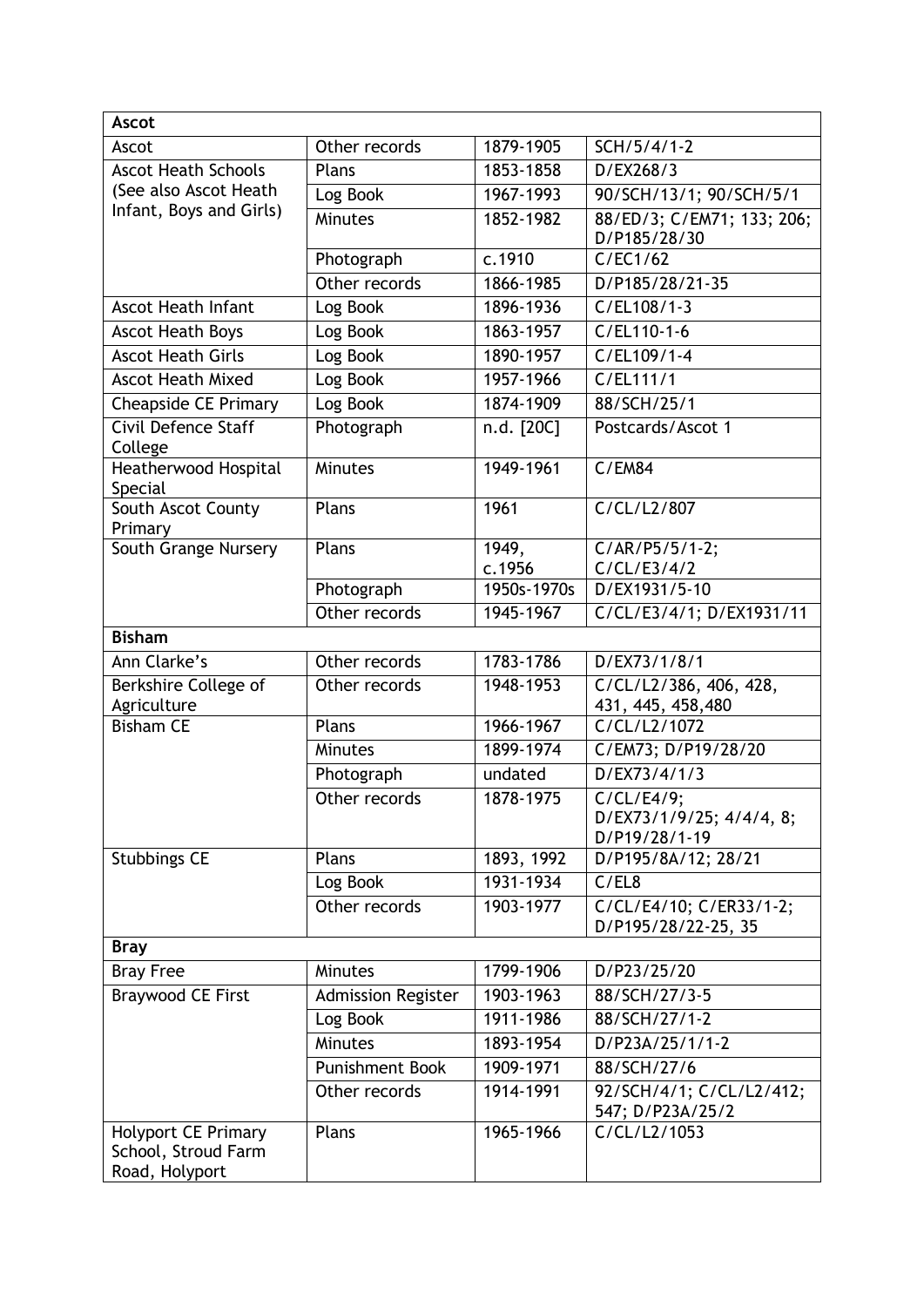| Holyport Manor Special                                                        | Plans                     | 1949-1969;<br>1965-1966 | C/AR/P3/5; C/CL/L2/1044             |
|-------------------------------------------------------------------------------|---------------------------|-------------------------|-------------------------------------|
|                                                                               | <b>Minutes</b>            | 1951-1983               | 81/ED/10; 86/ED/28;<br>C/EM105; 237 |
|                                                                               | Other records             | 1949-1988               | 89/ED/83; C/CL/E3/3/2;              |
| <b>Touchen End CE Primary</b>                                                 | Plans                     | 1862                    | C/CL/L2/429, 450<br>D/P23/25/25     |
|                                                                               | <b>Minutes</b>            | 1903-1959               | D/P23/25/21-22                      |
|                                                                               | Other records             | c.1860-1896             | D/P23/28/11                         |
| <b>Clewer</b>                                                                 |                           |                         |                                     |
| Clewer Schools (various)                                                      | Other records             | 1903-1956               | C/CL/E4/101                         |
| <b>Clewer Green CE</b>                                                        | <b>Admission Register</b> | 1863-1949               | D/P39/28/8-14                       |
| Primary (previously                                                           | Log Book                  | 1863-1968               | D/P39/28/5-7                        |
| Harcourt Charity,                                                             | Photograph                | c.1910                  | C/EC1/18                            |
| <b>Clewer National)</b>                                                       | <b>Punishment Book</b>    | 1918-1960               | D/P39/28/15                         |
|                                                                               | Other records             | 1860-1967               | D/P39/28/1-4; 16-45                 |
| Clewer Hill First and                                                         | <b>Admission Register</b> | 1966-1985               | 89/SCH/31/1-2                       |
| Middle                                                                        | Plans                     | 1959-1960               | C/CL/L2/745/1-8                     |
|                                                                               | Log Book                  | 1959-1983               | 88/SCH/21/1; 90/SCH/9/1             |
|                                                                               | <b>Minutes</b>            | 1959-1985               | 86/ED/113; C/EM184                  |
| <b>Clewer First School</b>                                                    | Minutes                   | 1979-1987               | 90/ED/3                             |
|                                                                               | Other records             | 1957-1985               | 89/SCH/31/3, 4, 7, 8                |
| <b>Clewer House</b>                                                           | Other records             | 1840-1922               | WI/D150/1                           |
| <b>Clewer Manor Junior</b>                                                    | Plans                     | 1957-1958               | C/CL/L2/665/1-10                    |
|                                                                               |                           |                         |                                     |
| <b>Clewer Manual</b><br>Instruction and<br><b>Combined Subjects</b><br>Centre | Plans                     | 1914                    | C/CL/L2/78                          |
| Clewer St John's Home<br>Day                                                  | <b>Admission Register</b> | 1855-1914               | D/EX1675/27/4/1-4;<br>$27/2/6 - 7$  |
|                                                                               | Plans                     | 1857-1912               | $D/EX1675/27/3/\overline{1-2}$      |
|                                                                               | Other records             | 1858-1914               | D/EX1675/25/2/1-5                   |
| Haileybury Junior                                                             | Other records             | 1979                    | D/EX1675/1/11/28                    |
| St Katherine's                                                                | <b>Admission Register</b> | 1906-1921               | D/P39/28/46                         |
| (elementary/infant)                                                           | Log Book                  | 1876-1921               | C/EL113/1, 2                        |
|                                                                               | Other records             | 1921                    | D/P39/28/47-48                      |
| St Stephen's CE                                                               | Plans                     | 1964, 1980              | D/P39B/28/3-4                       |
| (primary)                                                                     | Log Book                  | 1873-1978               | 88/SCH/23/1-8                       |
|                                                                               | <b>Minutes</b>            | 1914-1978               | 88/SCH/23/9-10;                     |
|                                                                               |                           |                         | 93/SCH/3/1                          |
|                                                                               | Other records             | 1868-1978               | 88/SCH/23/11;<br>93/SCH/3/2-4;      |
|                                                                               |                           |                         | C/CL/E4/102;                        |
|                                                                               |                           |                         | C/ED/WI/17/1-3;                     |
|                                                                               |                           |                         | D/EX1675/1/12/6, 77;                |
|                                                                               |                           |                         | 28/4/1; D/P39B/28/1-2,              |
|                                                                               |                           |                         | 45; D/P149/25/85-86;<br>WI/D/20/1   |
|                                                                               |                           |                         |                                     |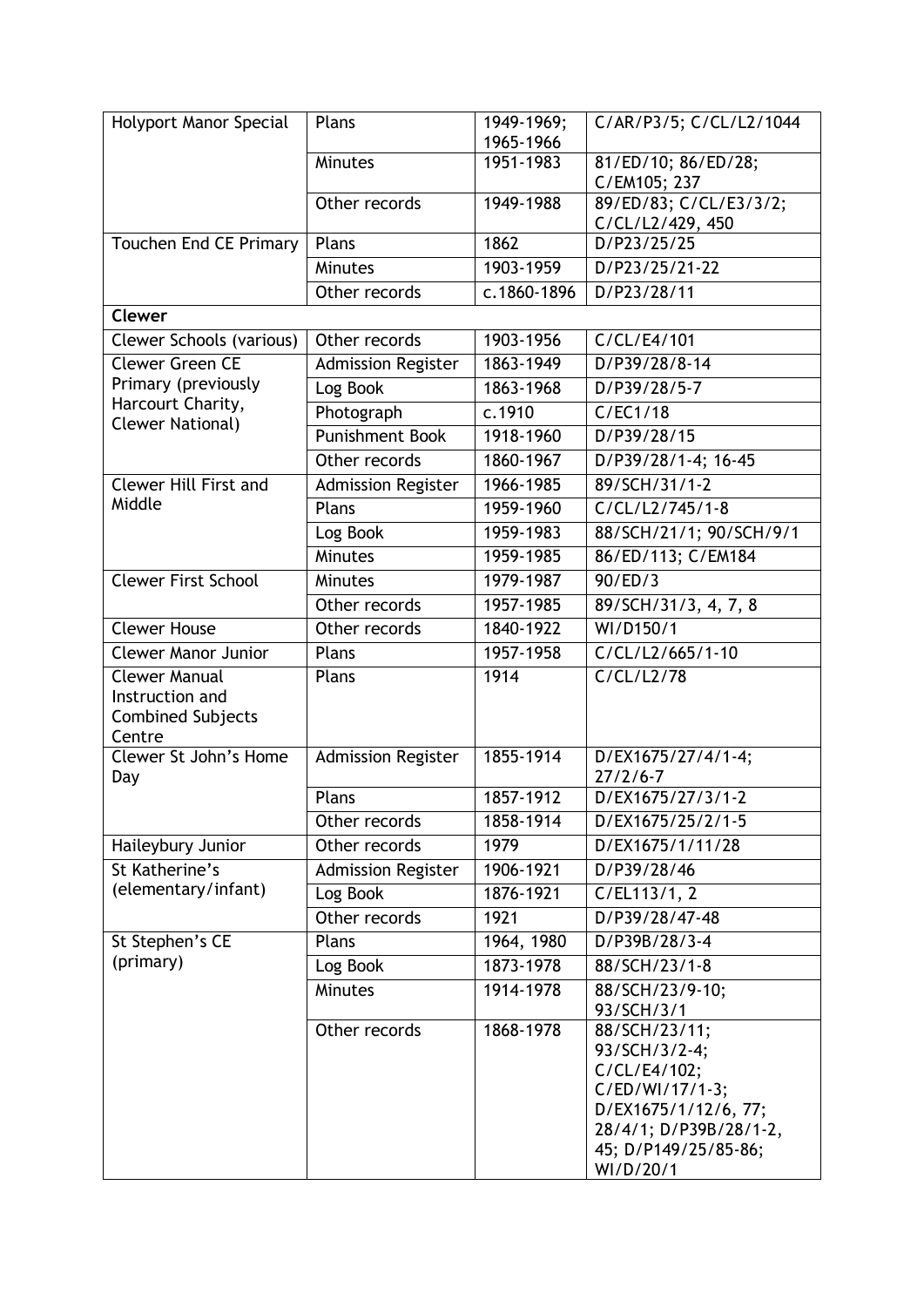| St Stephen's College                  | Photograph                | 1884-1919   | D/EX1626/15/3/1, 15-16                                |
|---------------------------------------|---------------------------|-------------|-------------------------------------------------------|
|                                       | Other records             | 1878-1994   | D/EX1626/5/1/1; 5/2/1;                                |
|                                       |                           |             | 14/1/1; 14/3/1; 15/2/1;                               |
|                                       |                           |             | $15/4/1-2;$<br>D/EX1675/1/11/15                       |
| St Stephen's High                     | Photograph                | n.d. [early | D/EX1675/6/7/1                                        |
| (private school for girls)            |                           | 20C1        |                                                       |
|                                       | Other records             | 1878-1972   | D/EX1675/1/12/4-6, 77;                                |
|                                       |                           |             | $6/1/1$ -2; $6/2/1$ -4; $6/3/1$ -4;                   |
|                                       |                           |             | $6/4/1-4$ ; $6/5/1-3$ ; $6/6/1-3$ ;                   |
|                                       |                           |             | $6/7/2-3$ ; $6/8/1$ ; $27/4/4$ ;<br>28/4/1; WI/D274/4 |
| St Stephen's Senior                   | <b>Admission Register</b> | 1930-1944   | SCH8/11/1-3, 8                                        |
| Girls High (later                     | Log Book                  | 1889-1944   | SCH8/8/1-3                                            |
| Princess Margaret Royal               | Minutes                   | 1940-1944   | <b>SCH8/8/1</b>                                       |
| Free CE Upper, Windsor                | Other records             | 1868-1973   | C/CL/E4/103/1-2;                                      |
|                                       |                           |             | D/EX1675/1/12/6; 6/1-4;                               |
|                                       |                           |             | D/EX1918/1, 2;                                        |
|                                       |                           |             | D/P39B/28/45; SCH8/18/1                               |
| Cookham                               |                           |             |                                                       |
| Cookham Dean CE                       | Plans                     | 1961        | C/CL/L2/815                                           |
| Primary                               | Minutes                   | 1903-1974   | C/EM135; D/P43B/28/7                                  |
|                                       | Other records             | 1845-1956   | C/CL/L2/320; D/EX268/14;<br>D/P43B/28/7               |
| <b>Cookham Rise County</b>            | Minutes                   | 1949-1962   | C/EM136                                               |
| Modern                                | Other records             | 1957-1960   | C/CL/L2/663; 754                                      |
| Cookham Rise County                   | <b>Admission Register</b> | 1908-1973   | 88/SCH/31/2; C/ER14/1-3                               |
| Primary (previously                   | Plans                     | 1906-1913   | C/CL/L2/6, 77                                         |
| Cookham Rise Council)                 | Other records             | 1906-1910   | C/CL/G1/25/6                                          |
|                                       | Log Book                  | 1908-1979   | 88/SCH/31/1; C/EL71                                   |
|                                       | <b>Minutes</b>            | 1908-1978   | C/EM4/1-2, 213                                        |
|                                       | Photograph                | 1958-1986   | 88/SCH/31/5-7                                         |
|                                       | Plans                     | 1967        | C/CL/L2/1090                                          |
|                                       | <b>Punishment Book</b>    | 1928-1962   | 88/SCH/31/4                                           |
|                                       | Other records             | 1909-1986   | 88SCH/31/8-17;                                        |
|                                       |                           |             | 90/SCH/2/1-4                                          |
| Cookham Rise Nursery                  | <b>Minutes</b>            | 1948-1981   | 83/ED/9; C/EM126                                      |
|                                       | Photograph                | 1952        | D/EX1708/1                                            |
|                                       | Other records             | 1946-1974   | C/CL/E2/5/16; E3/4/3-4                                |
| Herries Home School,<br>Cookham Dean  | Other records             | c.1940-1945 | C/CL/G1/38/5                                          |
| <b>Holy Trinity CE Primary</b>        | Plans                     | 1858; 1961  | D/EX268/13/1-2;<br>C/CL/L2/792                        |
|                                       | <b>Minutes</b>            | 1954-1974   | C/EM127; 134                                          |
|                                       | Other records             | 1957        | C/CL/L2/636                                           |
| Datchet (Out County)                  |                           |             |                                                       |
| <b>Churchmead County</b><br>Secondary | <b>Minutes</b>            | 1974-1986   | 85/ED/8; 86/ED/122                                    |
| Datchet St Mary's                     | <b>Admission Register</b> | 1920-1964   | SCH30/11/1-4                                          |
|                                       |                           |             |                                                       |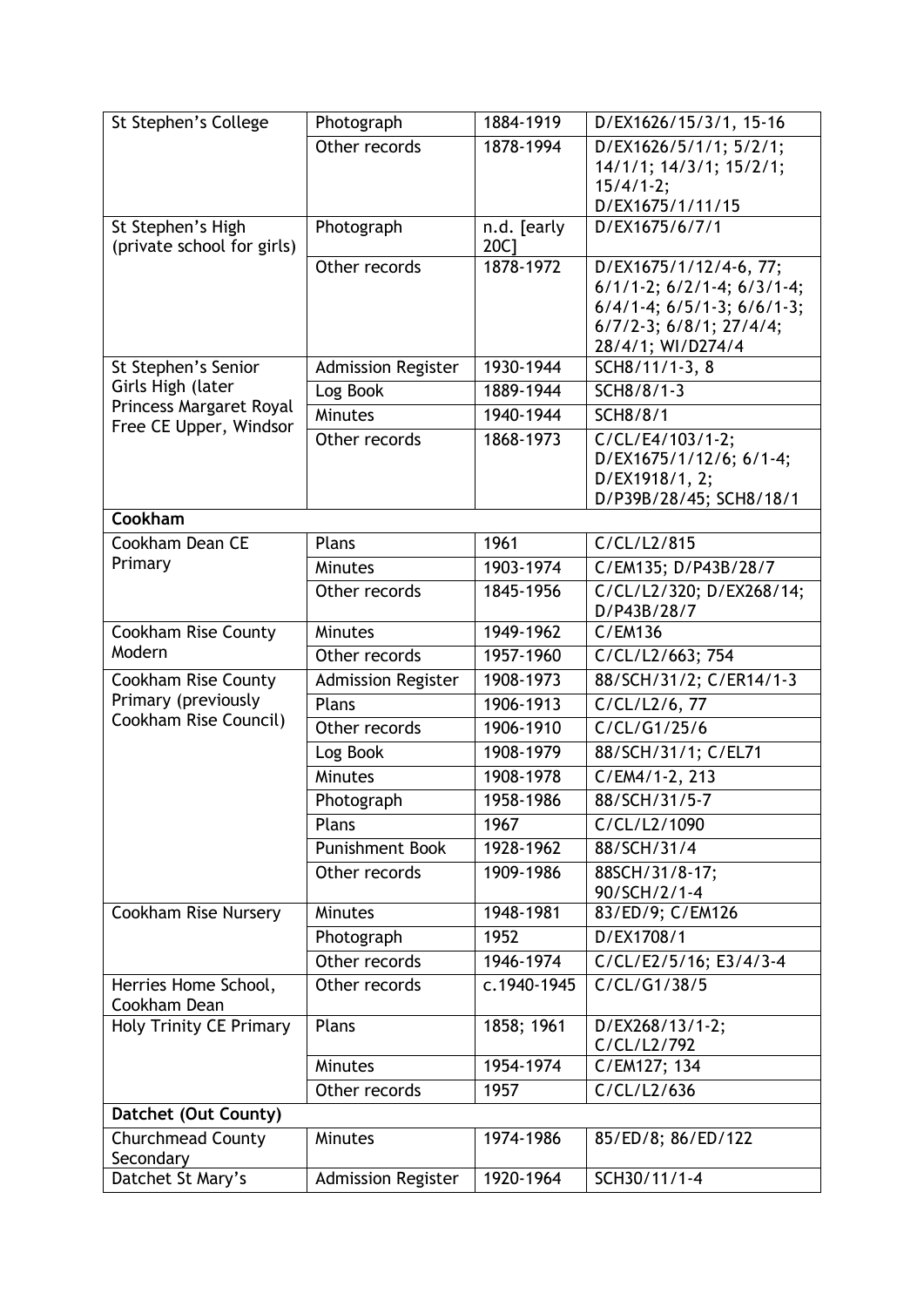| Primary Academy                                   | Plans                     | $\overline{c.1901}$ -1926 | SCH30/6/3, 5, 7-8                              |
|---------------------------------------------------|---------------------------|---------------------------|------------------------------------------------|
| (previously St Mary's CE                          | Log Book                  | 1862-1961                 | SCH30/8/1-8                                    |
| Datchet National)                                 | Minutes                   | 1903-1950                 | SCH30/1/1                                      |
|                                                   | Photograph                | $c.1859-$                 | SCH30/15/1-9                                   |
|                                                   |                           | 1980s                     |                                                |
|                                                   | Other records             | 1844-1981                 | SCH30/2/1-2; 6/1-2, 4, 6,                      |
| Eton (Out County)                                 |                           |                           | $9-10; 13/1; 16/1-2$                           |
| <b>Eton College</b>                               | Photograph                | n.d. [20C]                | Postcards/Windsor 1                            |
|                                                   | Other records             | n.d. [c.18-               | D/EX2807/23/1-3                                |
|                                                   |                           | 19C <sub>1</sub>          |                                                |
| Eton Porny CE                                     | <b>Minutes</b>            | 1974-1983                 | 88/ED/78                                       |
| Combined                                          |                           |                           |                                                |
| <b>Eton Wick CE Primary</b>                       | Log Book                  | 1882-1974                 | 90/SCH/17/1-4                                  |
|                                                   | Minutes                   | 1946-1985                 | 89/ED/9; 90/SCH/17/5                           |
|                                                   | Other records             | 1942-1988                 | 90/SCH/17/6-9                                  |
| <b>Hurley</b>                                     |                           |                           |                                                |
| Berkshire Agricultural                            | Other records             | 1920-1973                 | C/CL/G1/116/16, 20, 22-                        |
| College (previously the<br>County Farm Institute) |                           |                           | 24, 26, 28-32                                  |
| <b>Burchetts Green CE</b>                         | Plans                     | 1911                      | D/P72/25/14                                    |
|                                                   | <b>Minutes</b>            | 1894-1987                 | 91/ED/3; C/EM143;                              |
|                                                   |                           |                           | D/P72/25/4                                     |
|                                                   | Photograph                | n.d. [20C]                | D/EX1964/1                                     |
|                                                   | Other records             | 1915-1974                 | C/CL/E4/42;                                    |
|                                                   |                           |                           | D/P72/25/5/1, 2;                               |
|                                                   |                           |                           | D/P72/25/13, 16;<br>D/P164/28/17               |
| <b>Burchetts Green CE</b>                         | <b>Minutes</b>            | 1974-1985                 | 88/ED/158                                      |
| Infants                                           | Other records             | 1982-1985                 | 88/ED/159                                      |
| Hurley CE                                         | Plans                     | 1877-1894                 | $\overline{D/P72}/25/17-18$                    |
|                                                   | Other records             | 1844-1935                 | D/P72/25/1-3,19,20                             |
| Knowl Hill CE Primary                             | <b>Admission Register</b> | 1857-1972                 | 90/SCH/12/5-8                                  |
|                                                   | Plans                     | 1846-1970                 | C/CL/E4/43/2;                                  |
|                                                   |                           |                           | D/EX268/32; D/P164/28/10                       |
|                                                   | Log Book                  | 1863-1987                 | 90/SCH/12/1-3                                  |
|                                                   | <b>Minutes</b>            | 1921-1977                 | C/EM189, 238;                                  |
|                                                   |                           |                           | D/P164/28/2-3                                  |
|                                                   | Photograph                | c.19C-1981                | 90/SCH/12/13; C/EC1/35                         |
|                                                   | <b>Punishment Book</b>    | 1904-1948                 | 90/SCH/12/9                                    |
|                                                   | Other records             | 1846-1987                 | 89/ED/23; 90/SCH/12/4,<br>10-12; C/CL/E4/43/1; |
|                                                   |                           |                           | D/P72/28/7; D/P164/28/1,                       |
|                                                   |                           |                           | 4-9, 11, 17                                    |
| Knowl Hill Private                                | Other records             | 1921                      | D/P164/28/12                                   |
| Maidenhead                                        |                           |                           |                                                |
| Albert Street (infants)                           | Other records             | 1914-1923                 | D/P182/28/12, 13, 16                           |
| All Saints CE Junior                              | <b>Admission Register</b> | 1946-1973                 | 88/SCH/17/4-6                                  |
| (previously Boyne Hill                            | Log Book                  | 1863-1978                 | 88/SCH/17/1-3                                  |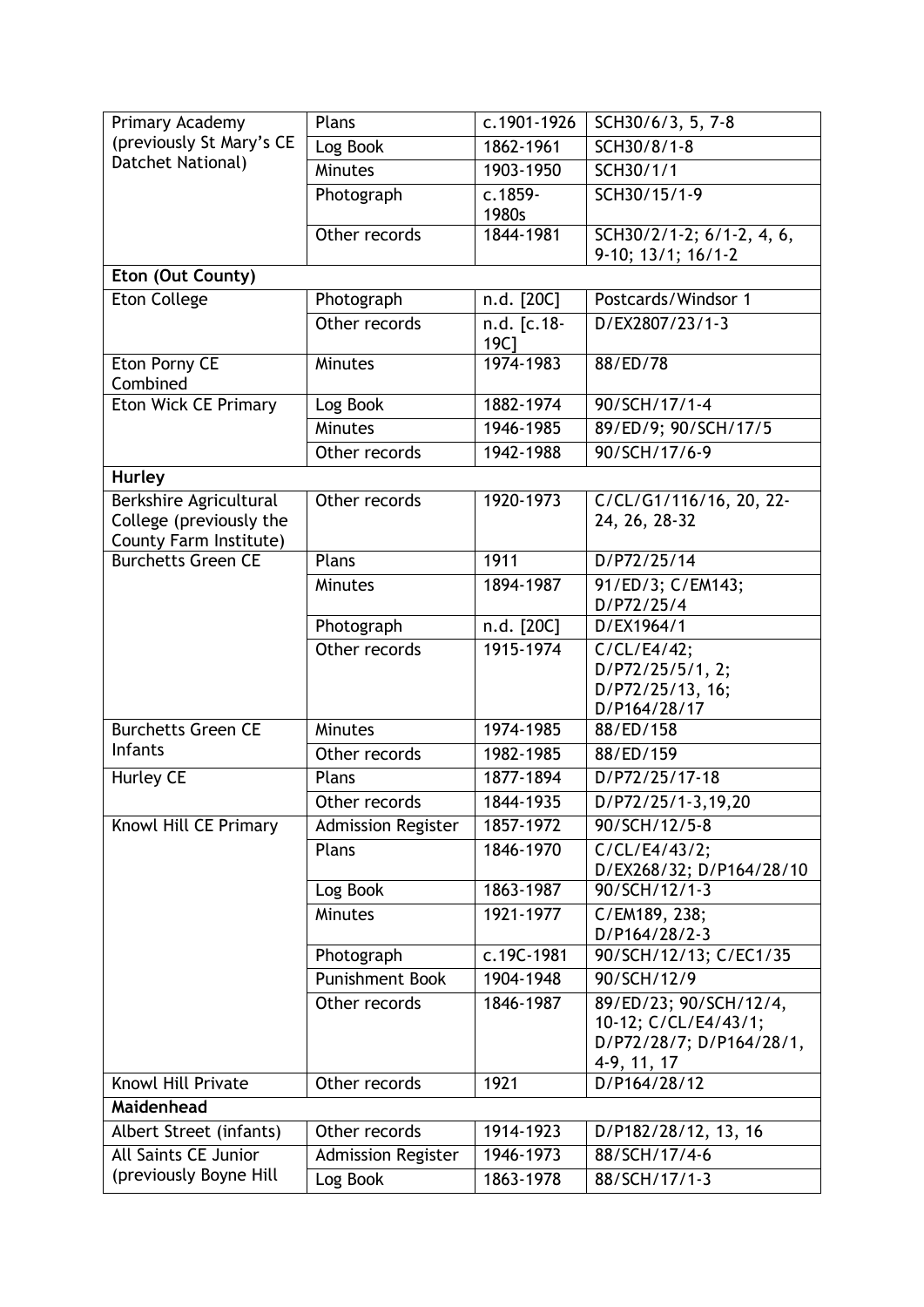| CE Junior, Boyne Hill                                          | <b>Minutes</b>            | 1967-1984 | 83/ED/37; 86/ED/109                                            |
|----------------------------------------------------------------|---------------------------|-----------|----------------------------------------------------------------|
| Boys)                                                          | <b>Punishment Book</b>    | 1956-1977 | 88/SCH/17/7                                                    |
| Altwood CE Secondary                                           | Log Book                  | 1979-1985 | 91/SCH/1/1                                                     |
|                                                                | <b>Minutes</b>            | 1970-1985 | 84/ED/6-7; 88/ED/53;                                           |
|                                                                |                           |           | 91/SCH/1/2-3                                                   |
|                                                                | Other records             | 1972-1985 | 91/SCH/1/2-3                                                   |
| Alwyn Road County                                              | <b>Admission Register</b> | 1907-1977 | 88/SCH/18/5-12                                                 |
| Infant (previously Alwyn                                       | Plans                     | 1906      | C/CL/L2/7                                                      |
| Road Council, Cookham)                                         | Log Book                  | 1907-1978 | 88/SCH/18/1-4                                                  |
|                                                                | <b>Minutes</b>            | 1977-1981 | 82/ED/4                                                        |
|                                                                | Photograph                | 1981      | 88/SCH/18/15                                                   |
|                                                                | Punishment Book           | 1923-1939 | 88/SCH/18/13                                                   |
|                                                                | Other records             | 1906-1982 | 82/ED/11; 85/ED/19;<br>88/SCH/14; C/CL/G1/25/5;<br>C/CL/L2/7   |
| Berkshire College of Art                                       | Other records             | 1960      | C/CL/L2/781                                                    |
| <b>Boyn Hill Schools</b>                                       | Plans                     | 1957-1962 | C/CL/E4/58                                                     |
| (various)                                                      | Minutes                   | 1903-1940 | D/P182/8A/4; 28/7-9                                            |
|                                                                | Other records             | 1902-1923 | D/P182/28/12, 14-29                                            |
| Boyn Hill CE Infants                                           | Admission Register        | 1927-1965 | 88/SCH/51/5-7                                                  |
|                                                                | Log Book                  | 1866-1966 | 88/SCH/51/1-4; C/EL34/1-2                                      |
|                                                                | Minutes                   | 1958-1984 | 83/ED/37; 86/ED/109;<br>C/EM144, 196                           |
| Boyn Hill CE Senior Girls                                      | Log Book                  | 1864-1968 | 80/SCH/1; C/EL121/1-5                                          |
| (previously Boyn Hill CE                                       | <b>Minutes</b>            | 1957-1970 | 84/ED/6, 8                                                     |
| Girls, All Saints<br>National)                                 | <b>Punishment Book</b>    | 1900-1953 | C/EZ54                                                         |
| Boyn Hill Secondary                                            | Plans                     | 1962-1963 | C/CL/L2/903                                                    |
| Modern, Altwood Road<br><b>Brock Lane Council</b>              | <b>Minutes</b>            | 1880-1994 | D/P180/28/1                                                    |
| School (infants)                                               | Other records             | 1883-1902 | D/N33/13/1/1, 2                                                |
| [previously British]                                           |                           |           |                                                                |
| <b>Clarefield Court</b>                                        | <b>Minutes</b>            | 1971-1986 | 88/ED/141, 147                                                 |
| Hospital                                                       | Other records             | 1978-1986 | 89/ED/78                                                       |
| <b>Courthouse County</b>                                       | <b>Admission Register</b> | 1907-1927 | 88/SCH/18/5-7                                                  |
| Junior (previously Alwyn                                       | Plans                     | 1947-1950 | C/CL/E4/54/2                                                   |
| Road County Primary)                                           | Log Book                  | 1907-1926 | 88/SCH/18/1                                                    |
|                                                                | <b>Minutes</b>            | 1938-1984 | 89/ED/15; C/EM3/1-3; 123;<br>215                               |
|                                                                | Other records             | 1947-1981 | 88/SCH/18/14-15;<br>C/CL/E4/54/1-2;<br>C/CL/L2/453; D/EX2168/1 |
| Cox Green Secondary                                            | Plans                     | 1964-1965 | C/CL/L2/1005                                                   |
|                                                                | <b>Minutes</b>            | 1979-1983 | 88/ED/27, 31                                                   |
| Desborough (previously                                         | Plans                     | 1909      | C/CL/L2/23                                                     |
| Maidenhead [Boys]                                              | <b>Minutes</b>            | 1910-1968 | C/EM12/1-7; 250, 251                                           |
| Grammar, Maidenhead<br>County Secondary,<br>Maidenhead Modern) | Other records             | 1907-1978 | 85/ED/28-29; C/CL/E4/52,<br>56; C/CL/G1/25/14;                 |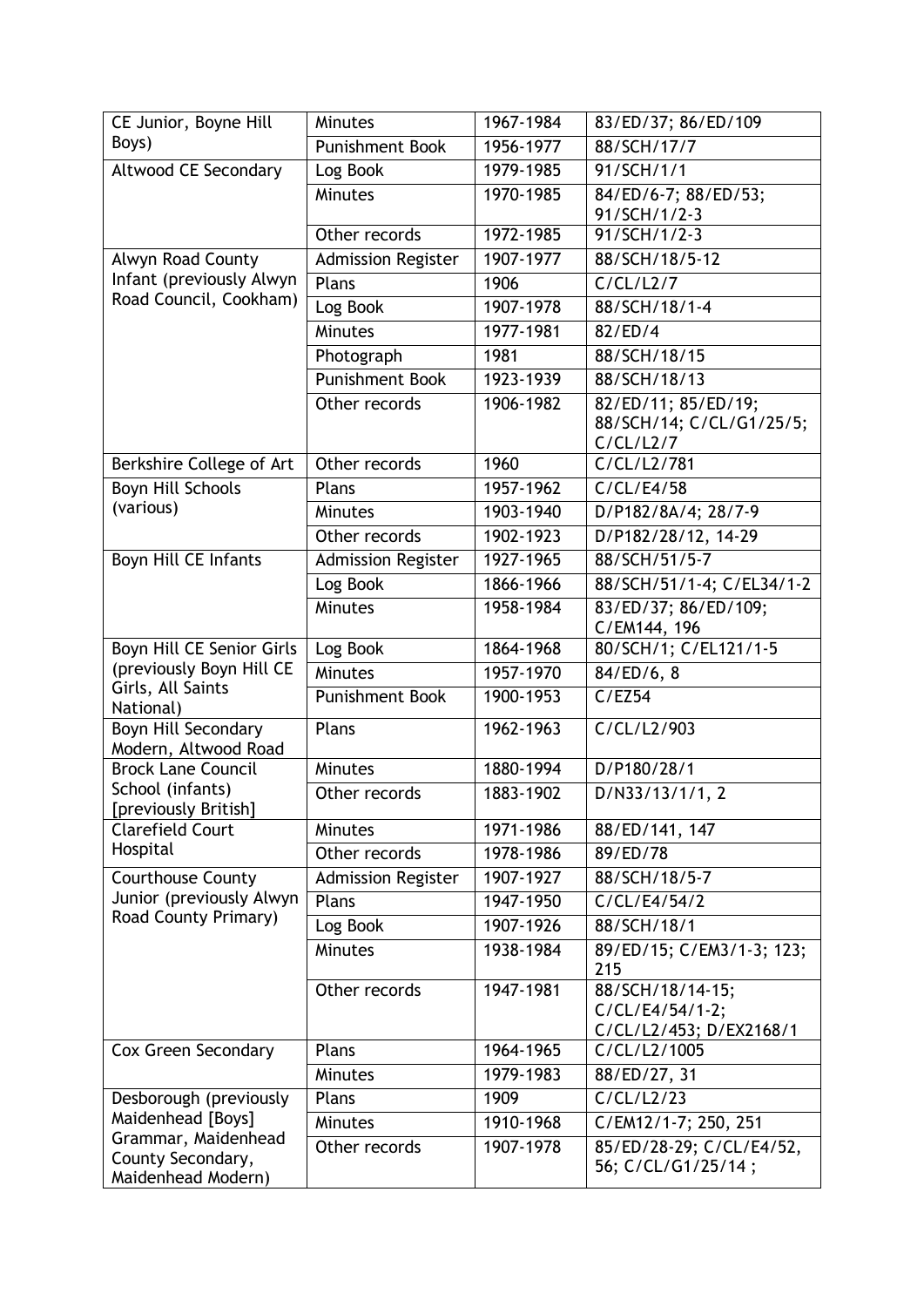|                                                |                           |            | C/CL/L2/23, 604, 717;                                  |
|------------------------------------------------|---------------------------|------------|--------------------------------------------------------|
| East Berkshire College                         | Plans                     | 1972-1965  | D/EX1964/1<br>C/CL/L2/972                              |
| of Further Education                           | Other records             | 1950-1957  | $\overline{C}/CL/L2/443, 614$                          |
|                                                | Log Book                  | 1863-1932  | C/EL77/1-2; D/MS10/8/1-9                               |
| <b>Ellington County</b><br>Primary (previously |                           |            |                                                        |
| <b>Ellington County Junior</b>                 | Minutes                   | 1887-1985  | 85/ED/17, 18; 88/ED/120;<br>C/EM123, 187, 188          |
| and Infant, King Street                        | Other records             | 1863-1985  | 88/ED/121; C/CL/L2/539,                                |
| Council Infant,                                |                           |            | 653; D/MS10/8/11-23;                                   |
| Wesleyan Day)                                  |                           |            | D/P182/28/10                                           |
| <b>Furze Platt County</b>                      | Plans                     | 1959-1961  | $\overline{C}/CL/E4/55/2, 3$                           |
| <b>Schools</b>                                 | Other records             | 1957-1965  | C/CL/E4/55/1-2                                         |
| <b>Furze Platt County</b>                      | <b>Admission Register</b> | 1963-1977  | 88/SCH/26/4                                            |
| Infant                                         | Plans                     | 1961-1963  | C/CL/L2/881                                            |
|                                                | Log Book                  | 1963-1985  | 88/SCH/26/1-3                                          |
|                                                | Minutes                   | 1963-1978  | 85/ED/13                                               |
| <b>Furze Platt County</b>                      | <b>Minutes</b>            | 1963-1980  | 85/ED/14; 88/SCH/19/1                                  |
| Junior                                         | Other records             | 1959-1960  | 88/SCH/19/3-4;                                         |
|                                                |                           |            | C/CL/L2/771                                            |
| <b>Furze Platt Secondary</b>                   | Plans                     | 1960-1962  | C/CL/L2/795A-B; 861                                    |
|                                                | <b>Minutes</b>            | 1963-2008  | 88/ED/58; C/EM124, 259;                                |
|                                                | Other records             | 1971-1978  | SCH/16/1/1-10<br>85/ED/23-24                           |
| <b>Gordon Road Secondary</b>                   | <b>Admission Register</b> | 1907-1951  | $C/ER63/1-4$                                           |
|                                                | Plans                     | 1962-1963  | C/CL/L2/879                                            |
|                                                | Log Books                 | 1907-1974  | C/EL107/1-4                                            |
|                                                | Minutes                   | 1938-1974  | C/EM123, 124, 146, 253                                 |
|                                                | <b>Punishment Book</b>    | 1947-1974  | C/EZ44/1                                               |
|                                                | Other records             | 1904-1959  | C/CL/L2/529, 652, 654,                                 |
|                                                |                           |            | 690, 691, 718; C/EZ44/2-3                              |
| <b>Greenfield House Hostel</b>                 | <b>Minutes</b>            | 1950-1975  | C/EM104, 241                                           |
|                                                | Other records             | 1967-1975  | 81/ED/11                                               |
| Hill Rise Nursery                              | <b>Admission Register</b> | 1947-1980  | 88/SCH/28/1                                            |
| (Marlow Road)                                  | Plans                     | 1947       | C/AR/P5/3                                              |
|                                                | <b>Minutes</b>            | 1948-1985  | 88/ED/108, 119; C/EM128                                |
|                                                | Other records             | 1947-1971  | C/CL/E3/4/5                                            |
| Larchfield County                              | <b>Minutes</b>            | 1938-1973  | C/EM123, 190                                           |
| Primary                                        | Other records             | 1953-1984  | 83/ED/41; 88/SCH/55/18;<br>C/CL/L2/493, 582            |
| Larchfield Infant (part                        | Log Book                  | 1958-1988  | 88/SCH/55/1-2                                          |
| of Larchfield County<br>Primary from 1988)     | <b>Minutes</b>            | 1938-1988  | C/EM123, 191;<br>88/SCH/55/15                          |
|                                                | Photograph                | 1959-1980s | 88/SCH/55/14                                           |
|                                                | Other records             | 1956-1988  | 83/ED/42; 88/SCH/55/5-10,<br>11-13, 16-17; C/CL/L2/576 |
| Lowbrook Primary                               | <b>Minutes</b>            | 1978-1986  | 86/ED/100                                              |
| Maidenhead CE schools                          | <b>Minutes</b>            | 1908-1915  | D/P43/25/15                                            |
| <b>Newlands County</b>                         | Plans                     | 1910, 1920 | C/CL/L2/39, 40, 105                                    |
|                                                |                           |            |                                                        |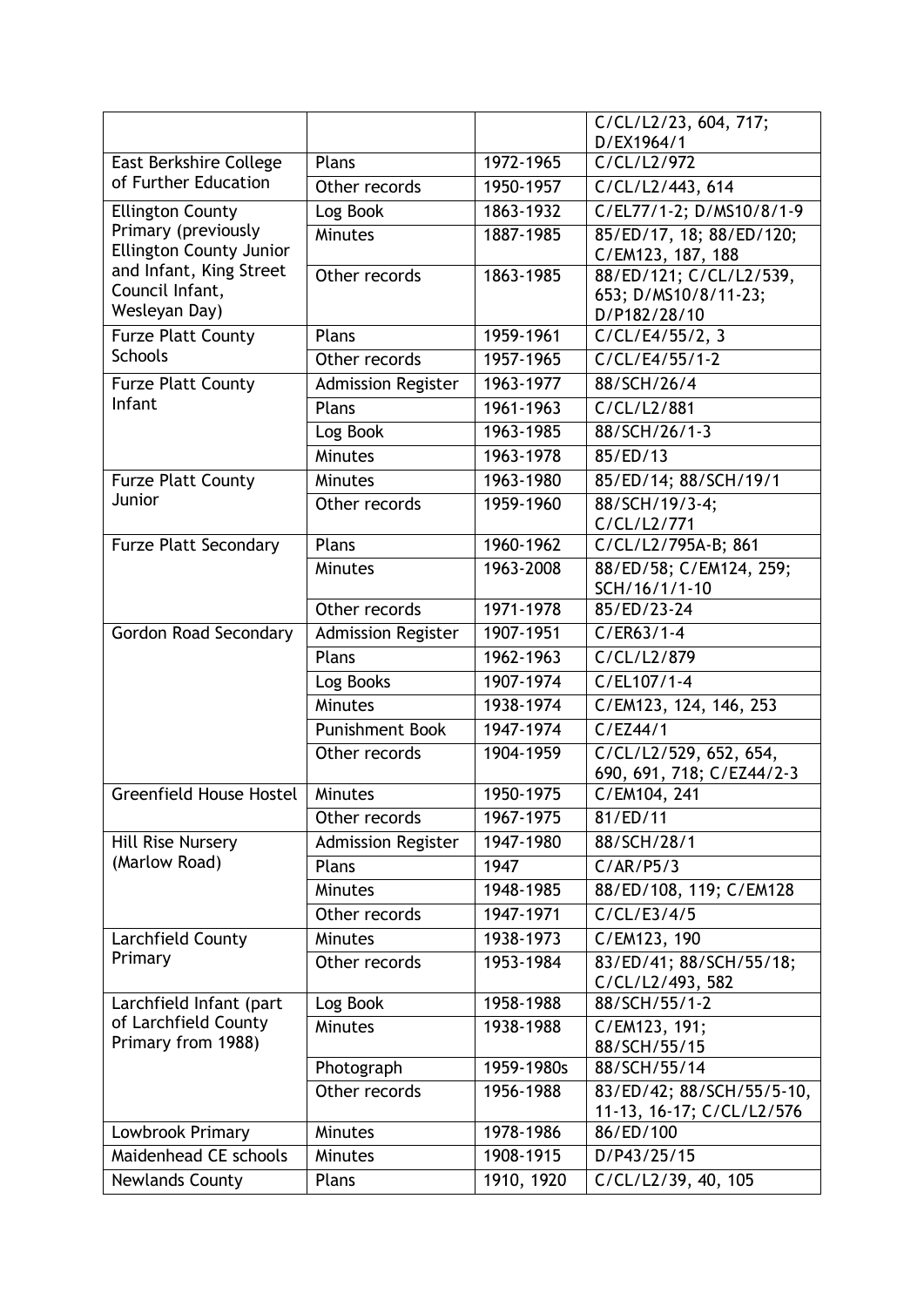| Secondary (previously                                | <b>Minutes</b>            | 1907-1965   | C/EM13/1-6, 252                               |
|------------------------------------------------------|---------------------------|-------------|-----------------------------------------------|
| Maidenhead High,                                     | Photograph                | 1909-1934   | D/EX1737/2-3; D/EX1964/1;                     |
| Maidenhead County<br>Girls Grammar)                  |                           |             | Postcards/Maidenhead 12-                      |
|                                                      | Other records             |             | 16                                            |
|                                                      |                           | 1907-1971   | 85/ED/27; C/CL/G1/25/27;<br>C/CL/E4/53/1-7;   |
|                                                      |                           |             | C/CL/L2/457, 595, 631,                        |
|                                                      |                           |             | 669, 692                                      |
| North Town CE Primary                                | Log Book                  | 1946-1968   | D/EX1880/1                                    |
|                                                      | <b>Minutes</b>            | 1894-1971   | C/EM129; D/P43/25/16;                         |
|                                                      |                           |             | D/P181/28/17-18                               |
|                                                      | Photograph                | c.1910      | C/EC1/17                                      |
|                                                      | Other records             | 1916-1948   | C/CL/L2/437;                                  |
|                                                      |                           |             | D/P181/28/20                                  |
| <b>Oldfield County Primary</b>                       | <b>Admission Register</b> | 1923-1980   | 88/SCH/15/2-3                                 |
| (previously Braywick<br>CE)                          | Log Book                  | 1864-1972   | C/EL65/1-5; 88/SCH/15/1                       |
|                                                      | <b>Minutes</b>            | 1903-1986   | 82/ED/5; 86/ED/93;                            |
|                                                      |                           | 1860-1986   | C/EM125; D/P23/25/21                          |
|                                                      | Other records             |             | 82/ED/12; 86/ED/95;<br>88/SCH/15/4-5; C/EZ12; |
|                                                      |                           |             | D/P23/28/1-3, 11;                             |
|                                                      |                           |             | D/P182/28/10                                  |
| St Luke's CE Boys                                    | Plans                     | 1965-1966   | C/CL/L2/1039                                  |
| Secondary Modern                                     | Log Book                  | 1914-1970   | $C/EL120/1-3$                                 |
| (senior boys from Boyn                               | <b>Minutes</b>            | 1955-1970   | 84/ED/7; C/EM130                              |
| Hill, East Street CE and<br>North Town CE)           | Other records             | 1968        | C/CL/E4/57                                    |
| St Luke's CE Primary                                 | Plans                     | 1863, 1870  | D/EX268/36                                    |
| (previously Maidenhead                               | Log Book                  | 1863-1980   | 88/SCH/29/1-10                                |
| National; East Street)                               | Minutes                   | 1817-1975   | C/EM147; D/P43/25/1-15,                       |
|                                                      |                           |             | 17; D/P181/28/17-18                           |
|                                                      | Other records             | 1863-1968   | C/CL/E4/57;                                   |
|                                                      |                           |             | D/P181/28/10-16, 19                           |
| St Mary's RC (primary)                               | Other records             | c.1932-1936 | D/P182/28/10                                  |
| <b>Wessex County Infant</b><br>(previously Cox Green | <b>Minutes</b>            | 1968-1986   | 86/ED/120; 88/ED/89;<br>C/EM239               |
| County Infant)                                       | Other records             | 1981-1984   | 88/ED/122                                     |
| <b>Wessex County Junior</b>                          | Plans                     | 1960-1961   | C/CL/L2/816                                   |
| (previously Cox Green                                | <b>Minutes</b>            | 1938-1986   | 86/ED/121; 86/ED/90;                          |
| County Junior)                                       |                           |             | C/EM123, 145, 240                             |
| Shottesbrooke                                        |                           |             |                                               |
| Shottesbrooke and                                    | Minutes                   | 1871-1956   | D/P142/28/6, 6A                               |
| White Waltham CE                                     |                           |             |                                               |
| Sunningdale                                          |                           |             |                                               |
| <b>Charters Secondary</b>                            | Plans                     | 1954-1961   | C/CL/E4/78/2;                                 |
| Modern                                               |                           |             | C/CL/L2/837A-B                                |
|                                                      | <b>Minutes</b>            | 1957-1983   | 86/ED/29; C/EM202                             |
|                                                      | Other records             | 1954-1983   | C/CL/E4/78/1, 2;                              |
|                                                      |                           |             | 86/ED/16; C/CL/L2/558,<br>726                 |
| <b>Holy Trinity CE</b>                               | Other records             | 1903-1989   | C/CL/E4/77                                    |
|                                                      |                           |             |                                               |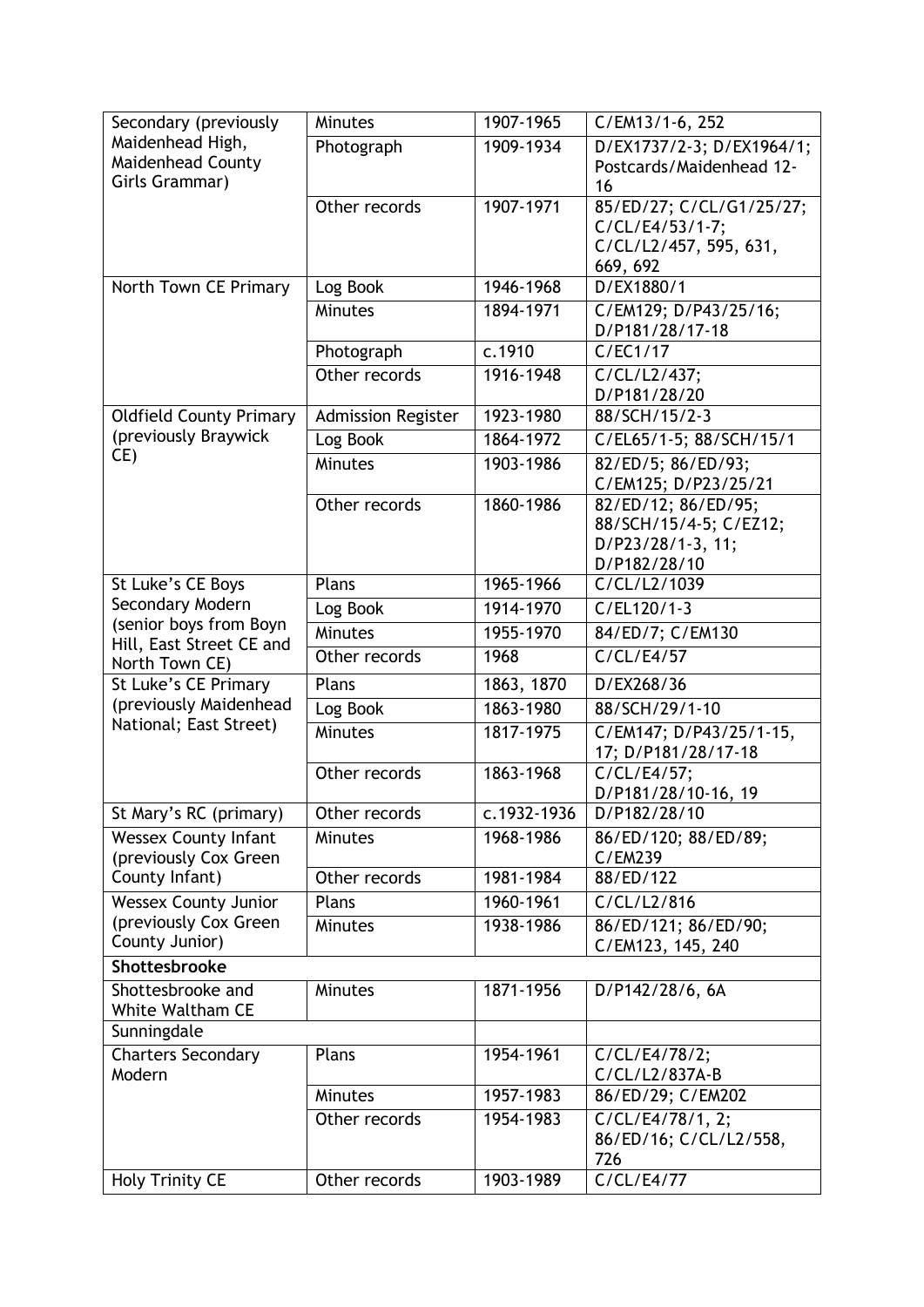| Sunninghill                                                   |                           |            |                                                   |
|---------------------------------------------------------------|---------------------------|------------|---------------------------------------------------|
| St Michael's CE Primary                                       | <b>Admission Register</b> | 1887-1945  | 88/SCH/32/7-8; C/ER37/1-<br>2                     |
|                                                               | Plans                     | c.1874     | D/EX268/46                                        |
|                                                               | Log Book                  | 1878-1961  | 88/SCH/32/1-6                                     |
|                                                               | Minutes                   | 1903-1956  | 88/SCH/32/9                                       |
|                                                               | Other records             | 1895-1954  | 88/SCH/13/1-20;<br>88/SCH/32/10, 11-12, 14-<br>15 |
| Sunningdale                                                   |                           |            |                                                   |
| <b>Swinley County Primary</b>                                 | Plans                     | 1960-1961  | C/CL/E4/79/1-2                                    |
|                                                               | Other records             | 1959-1973  | C/CL/E4/79/1                                      |
| South Grange Nursery<br>(previously Burleigh<br>Wood Nursery) | <b>Minutes</b>            | 1950-1978  | C/EM76, 203                                       |
| Sunninghill Manual and<br>Instruction                         | Photograph                | c.1910     | C/EC1/51                                          |
| <b>Waltham St Lawrence</b>                                    |                           |            |                                                   |
| <b>Waltham St Lawrence</b>                                    | Plans                     | 1909       | C/CL/L2/23                                        |
| Primary                                                       | <b>Minutes</b>            | 1910-1983  | 88/ED/79; C/EM23/1, 2;<br>C/EM131, 160            |
|                                                               | Photograph                | n.d. [20C] | D/EX1964/1                                        |
|                                                               | Other records             | 1908-1909  | C/CL/G1/25/16; G1/26/2                            |
| <b>White Waltham</b>                                          |                           |            |                                                   |
| White Waltham Primary                                         | Plans                     | 1961       | C/CL/L2/814                                       |
|                                                               | Log Book                  | 1877-1933  | D/P142/28/3/1, 2                                  |
| <b>White Waltham County</b>                                   | Minutes                   | 1957-1985  | 89/ED/37; C/EM161                                 |
| Primary, Woodlands                                            | Other records             | 1904-1983  | 89/ED/37; D/P142/28/4                             |
| Park                                                          | Plans                     | 1961-1967  | C/CL/L2/809; 1076                                 |
| Windsor, New                                                  |                           |            |                                                   |
| Brigidine Convent,                                            | Photograph                | 1982       | WI/D268/1                                         |
| Victoria Street                                               | Plans                     | 1841       | D/EX268/55A, B                                    |
| (previously British)                                          | Minutes                   | 1893-1928  | <b>WI/ES1/1</b>                                   |
|                                                               | Photograph                | 1882       | D/EX2635/3/1                                      |
|                                                               | Other records             | 1841-1925  | D/ESB/Q28-33; WI/ES1/2-5                          |
| Dedworth County<br>Middle (previously                         | Plans                     | 1949-1964  | C/CL/E4/108/2; 109/3;<br>C/CL/L2/942              |
| Dedworth Infant, Junior                                       | <b>Minutes</b>            | 1953-1977  | C/EM78, 214, 236                                  |
| and Secondary)                                                | Photograph                | 1990-2007  | D/EX2698/1/1                                      |
|                                                               | Other records             | 1948-1980  | 86/ED/8; C/CL/E4/108/1;                           |
|                                                               |                           |            | 109/1-2; C/CL/L2/454, 483,<br>596, 608            |
| Holy Trinity (previously                                      | <b>Admission Register</b> | 1869-1968  | C/ER5/1, 2; C/ER64                                |
| <b>Holy Trinity Girls</b>                                     | Plans                     | 1855       | D/EX268/56                                        |
| [elementary] and St<br>Anne's Infants)                        | Log Book                  | 1868-1963  | C/EL57/1-3; C/EL118                               |
|                                                               | Photograph                | c.1921     | D/P166/28/36                                      |
|                                                               | Other records             | 19C-1978   | 90/SCH/1/1-6;<br>C/CL/E4/110; C/ER5/3;            |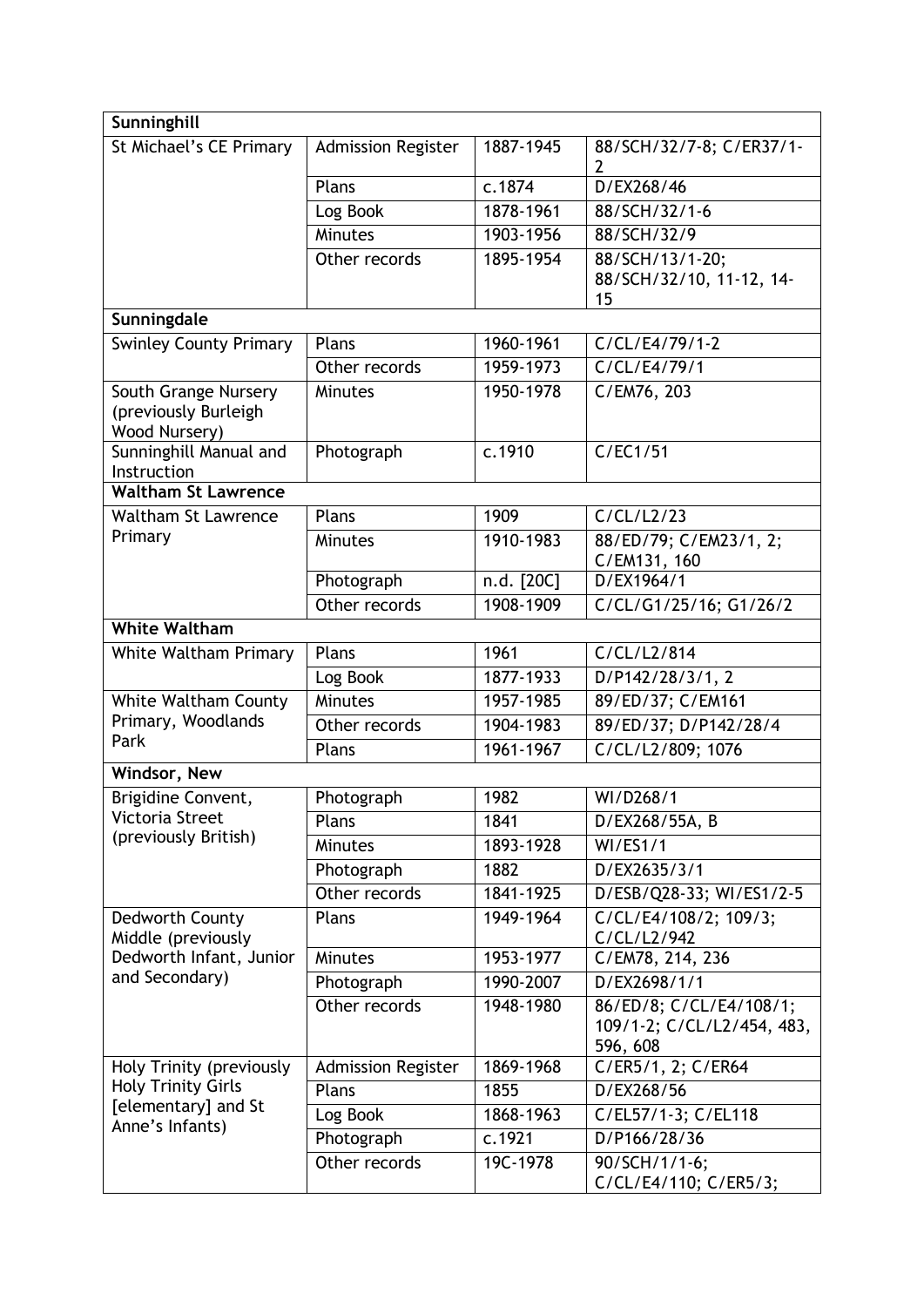|                                                             |                           |                   | C/EZ47, 53; D/P166/28/13                                                                                                      |
|-------------------------------------------------------------|---------------------------|-------------------|-------------------------------------------------------------------------------------------------------------------------------|
| <b>Imperial Service College</b>                             | Other records             | 1859-1910         | D/EX73/3/11/5/36, 41;                                                                                                         |
| (previously St Mark's)                                      |                           |                   | D/P166/28/14; WI/D191/1                                                                                                       |
| The Lawns Nursery                                           | Plans                     | undated           | C/AR/P5/7                                                                                                                     |
| (previously Thames                                          | <b>Minutes</b>            | 1950-1981         | 88/ED/38; C/EM77                                                                                                              |
| Street Nursery)                                             | Other records             | 1941-1973         | C/CL/E3/4/8                                                                                                                   |
| <b>Clarence Road Council</b>                                | Minutes                   | 1945-1962         | <b>C/EM74</b>                                                                                                                 |
| Oakfield Junior and                                         | Plans                     | 1961-1962         | C/CL/L2/840, 871                                                                                                              |
| Infants, Imperial Road                                      |                           |                   |                                                                                                                               |
| Princess Margaret Royal                                     | <b>Admission Register</b> | 1944-1995         | D/EX1918/12; SCH8/11/3-7                                                                                                      |
| Free CE Upper<br>(previously Princess                       | Log Book                  | 1944-1978         | <b>SCH8/8/3</b>                                                                                                               |
| Margaret Rose CE                                            | Minutes                   | 1944-1978         | D/EX1918/3; SCH/8/1/1-4                                                                                                       |
| Secondary; St Stephen's<br>Senior Girls, Clewer)            | Other records             | 1946-1999         | C/CL/E4/106/1-2;<br>D/EX1568/1-2; D/EX1918/4-<br>5, 13-40, 42; SCH8/2/1;<br>$3/1-3$ ; $5/1-2$ ; $16/1-2$ ; $18/2-$<br>4; SCH9 |
| Royal Free Schools                                          | Plans                     | 1963-1965         | C/CL/L2/986                                                                                                                   |
|                                                             | Other records             | 1951-1972         | C/CL/E4/107                                                                                                                   |
| Royal Free Boys                                             | <b>Admission Register</b> | 1861-1945         | $C/ER15/1-5$                                                                                                                  |
|                                                             | Plans                     | 1861              | D/EX268/57                                                                                                                    |
|                                                             | Log Book                  | 1863-1942         | $C/EL72/1-4$                                                                                                                  |
|                                                             | Other records             | 1705-1939         | C/EZ16/1-2; D/P149/25                                                                                                         |
| Royal Free CE Infants                                       | <b>Admission Register</b> | 1919-1988         | 88/SCH/52/6-10                                                                                                                |
|                                                             | Plans                     | late 19C          | 88/SCH/52/11                                                                                                                  |
|                                                             | Log Book                  | 1871-1988         | 88/SCH/52/1-5                                                                                                                 |
|                                                             | <b>Minutes</b>            | 1965-1983         | 88/ED/43                                                                                                                      |
|                                                             | Other records             | 1909-1957         | 88/SCH/52/12-13;<br>C/CL/L2/637/1-5                                                                                           |
| Royal Free CE Middle                                        | <b>Minutes</b>            | 1976-1986         | 89/ED/2-3                                                                                                                     |
| (previously Royal Free<br>Junior)                           | Other records             | 1955-1983         | 89/ED/4-7                                                                                                                     |
| Royal Free CE                                               | <b>Admission Register</b> | 1962-1978         | 95/SCH/4/1-2                                                                                                                  |
| Secondary (boys)                                            | <b>Minutes</b>            | 1968-1974         | C/EM164                                                                                                                       |
|                                                             | Other records             | 1705-1979         | 2000/SCH/5/1;<br>D/EX1918/8-11                                                                                                |
| Royal Free Schools                                          | <b>Minutes</b>            | 1950-1965         | 89/ED/2; D/P149/25/42-44                                                                                                      |
| (probably Royal Free<br>Boys, Girls, Infants and<br>Spital) | Other records             | 1859-1967         | C/ED/Wi/14; D/EX1918/6-<br>7; D/EX1964/1;<br>D/P149/25/22, 23, 25, 27-<br>28, 33, 36, 38-39, 47-55,<br>107                    |
| St Mark's                                                   | Other records             | 1885-<br>[c.1901] | D/EX2545/1; WI/D179/1                                                                                                         |
| St George's Chapel<br>Choir                                 | <b>Admission Register</b> | 1852-1892         | WI/D280/1                                                                                                                     |
| Spital CE First                                             | <b>Admission Register</b> | 1874-1988         | 88/SCH/34/6-11                                                                                                                |
| (previously Royal Free                                      | Plans                     | 1873              | D/EX268/54                                                                                                                    |
| Spital Infants)                                             | Log Book                  | 1875-1988         | 88/SCH/34/1-5                                                                                                                 |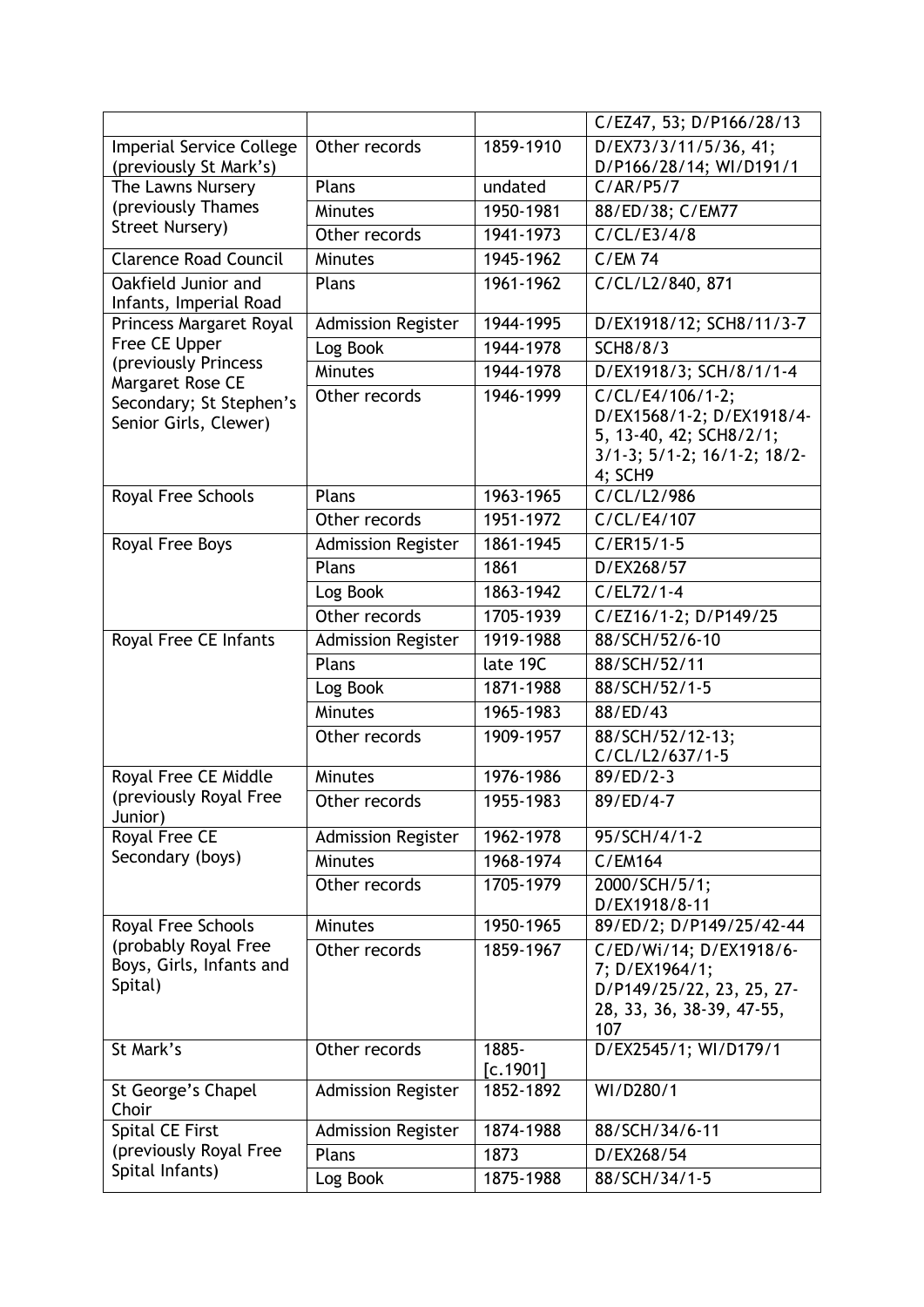|                                                     | <b>Minutes</b>         | 1965-1980           | 88/ED/47                                                                              |
|-----------------------------------------------------|------------------------|---------------------|---------------------------------------------------------------------------------------|
|                                                     | Other records          | n.d. [20C]-<br>1988 | 88/SCH/53/1;<br>C/CL/L2/708;<br>D/EX1918/41-42;<br>D/P149/25/77, 80, 82;<br>WI/D259/1 |
| Trevelyan Middle                                    | <b>Minutes</b>         | 1949-1985           | 88/ED/97; C/EM260                                                                     |
| (previously Clarence<br>Road Secondary<br>Modern)   | Other records          | 1957-1979           | 85/ED/25; C/CL/L2/597,<br>675                                                         |
| Windsor and                                         | Plans                  | 1963-1965           | C/CL/L2/967, 1010                                                                     |
| Maidenhead College of                               | Minutes                | 1965-1977           | 83/ED/26, 27                                                                          |
| <b>Further Education</b>                            | Other records          | 1953-1957           | C/CL/L2/499, 628                                                                      |
| Windsor Boys Upper                                  | Plans                  | 1960-1963           | C/CL/L2/798, 892, 900                                                                 |
| (previously Windsor                                 | <b>Minutes</b>         | 1907-1978           | C/EM24/1-7; C/EM162/1, 2                                                              |
| County Boys, Windsor<br><b>County Boys Grammar)</b> | Other records          | 1907-1968           | C/CL/E4/104/1-2;<br>C/CL/G1/25/12;<br>C/CL/L2/17, 99, 245, 295,<br>574, 760           |
| <b>Windsor Charity</b>                              | <b>Minutes</b>         | 1705-1892           | D/P149/25/40-41                                                                       |
|                                                     | Other records          | 1663-1949           | D/P149/25/20, 23, 28, 38,<br>45-46, 52-55                                             |
| Windsor Girls Upper<br>(previously Windsor          | Plans                  | 1948-1967           | C/CL/E4/105/3, 4;<br>C/CL/L2/825, 868                                                 |
| High, Windsor Girls                                 | <b>Minutes</b>         | 1920-1982           | 88/ED/94; C/EM25/1-4;                                                                 |
| County Grammar)                                     | Other records          | 1919-1955           | C/CL/E4/105/1, 2;<br>C/CL/G1/25/45;<br>C/CL/L2/101, 116, 222;<br>C/ER74/1-11; C/EZ15  |
| <b>Windsor Handicrafts</b><br>Centre                | Log Book               | 1919-1950           | 2000/SCH/4/1                                                                          |
| <b>Windsor National</b>                             | Other records          | 1854                | D/EX1690/30                                                                           |
| Windsor Royal Free and                              | Plans                  | 1861                | D/EX 268/57/1-8                                                                       |
| Industrial                                          | <b>Minutes</b>         | 1705-1915           | 2000/SCH/2/1, 2;<br>D/P149/25/40-41;<br>D/QX5/1/1                                     |
|                                                     | Other records          | 1663-1963           | D/P149/25/20, 23, 24, 28,<br>38, 45-46, 52-55, 60-80,<br>125-131; P/CC2/10/1-3        |
| Windsor, Old                                        |                        |                     |                                                                                       |
| <b>Beaumont College</b>                             | Photograph             | n.d. [20C]          | D/EZ197/1                                                                             |
| <b>Kings Court First</b>                            | <b>Minutes</b>         | 1963-1981           | 88/ED/102                                                                             |
|                                                     | Other records          | 1892                | CPC150/18/1                                                                           |
| <b>Old Windsor County</b>                           | <b>Minutes</b>         | 1961-1962           | 88/ED/102                                                                             |
| Primary                                             | Other records          | 1959-1960           | C/CL/L2/772                                                                           |
| Park Royal                                          | Other records          | 1903-1972           | C/CL/E4/112                                                                           |
| St Peter's CE Middle                                | Log Book               | 1863-1997           | SCH31/8/1-12                                                                          |
| (previously St Peter's<br>CE, Onslow and            | <b>Minutes</b>         | 1809-1960           | D/P150/25/15, 19;<br>SCH31/1/1-4                                                      |
| Hammersley, School of                               | <b>Punishment Book</b> | 1901-1945           | SCH31/12/1-2                                                                          |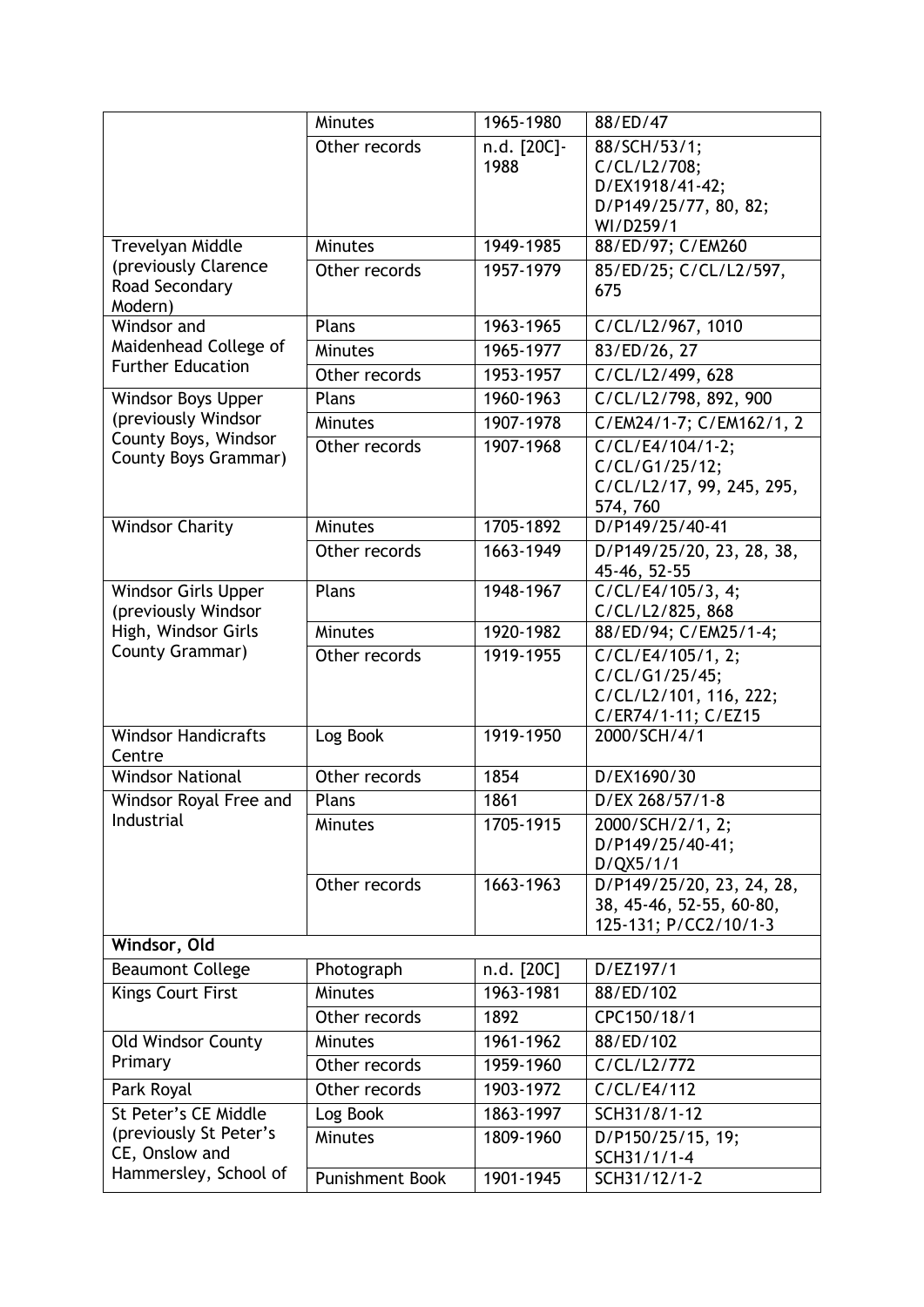| Industry, Jubilee)                | Other records          | 1818-2004 | C/CL/E4/111; CPC18/2;<br>CPC150/18/2/1-7;<br>D/P150/25/12-14, 16-18,<br>20-23; SCH31/2/1; 4/1-2;<br>$6/1 - 2$ ; $10/1$ ; $18/1$ |
|-----------------------------------|------------------------|-----------|---------------------------------------------------------------------------------------------------------------------------------|
| Wraysbury                         |                        |           |                                                                                                                                 |
| Wraysbury Combined                | Log Book               | 1848-1978 | 88/SCH/22/1-7                                                                                                                   |
| (previously Wraysbury<br>Council) | <b>Punishment Book</b> | 1899-1969 | 88/SCH/22/8                                                                                                                     |